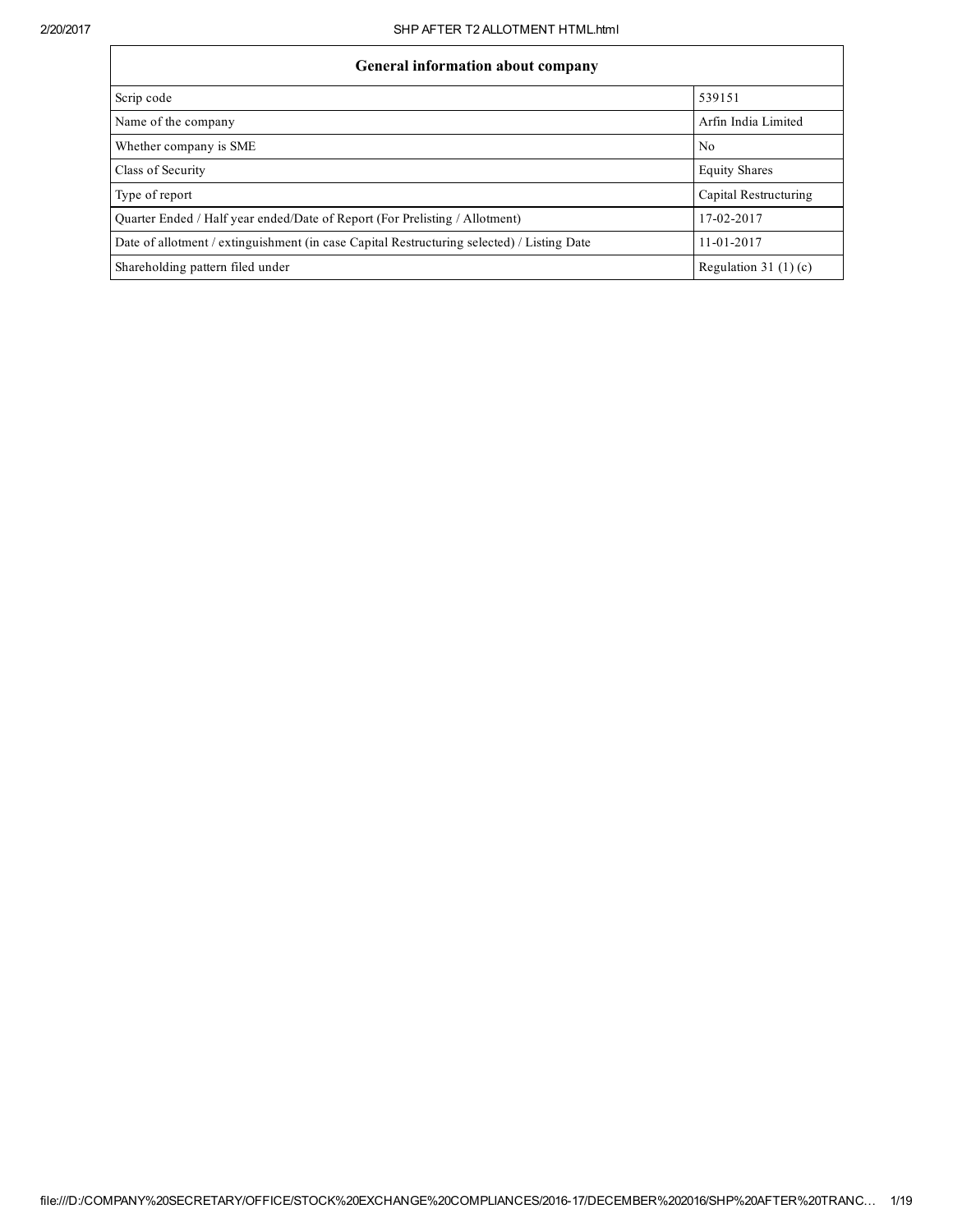| Sr. No.         | Particular                                                                             | Yes/No         |
|-----------------|----------------------------------------------------------------------------------------|----------------|
|                 | Whether the Listed Entity has issued any partly paid up shares?                        | No.            |
| $\overline{2}$  | Whether the Listed Entity has issued any Convertible Securities?                       | N <sub>0</sub> |
| $\overline{3}$  | Whether the Listed Entity has issued any Warrants?                                     | Yes            |
| $\overline{4}$  | Whether the Listed Entity has any shares against which depository receipts are issued? | No.            |
| $\overline{5}$  | Whether the Listed Entity has any shares in locked-in?                                 | Yes            |
| $6\overline{6}$ | Whether any shares held by promoters are pledge or otherwise encumbered?               | N <sub>0</sub> |
| $\overline{7}$  | Whether company has equity shares with differential voting rights?                     | N <sub>0</sub> |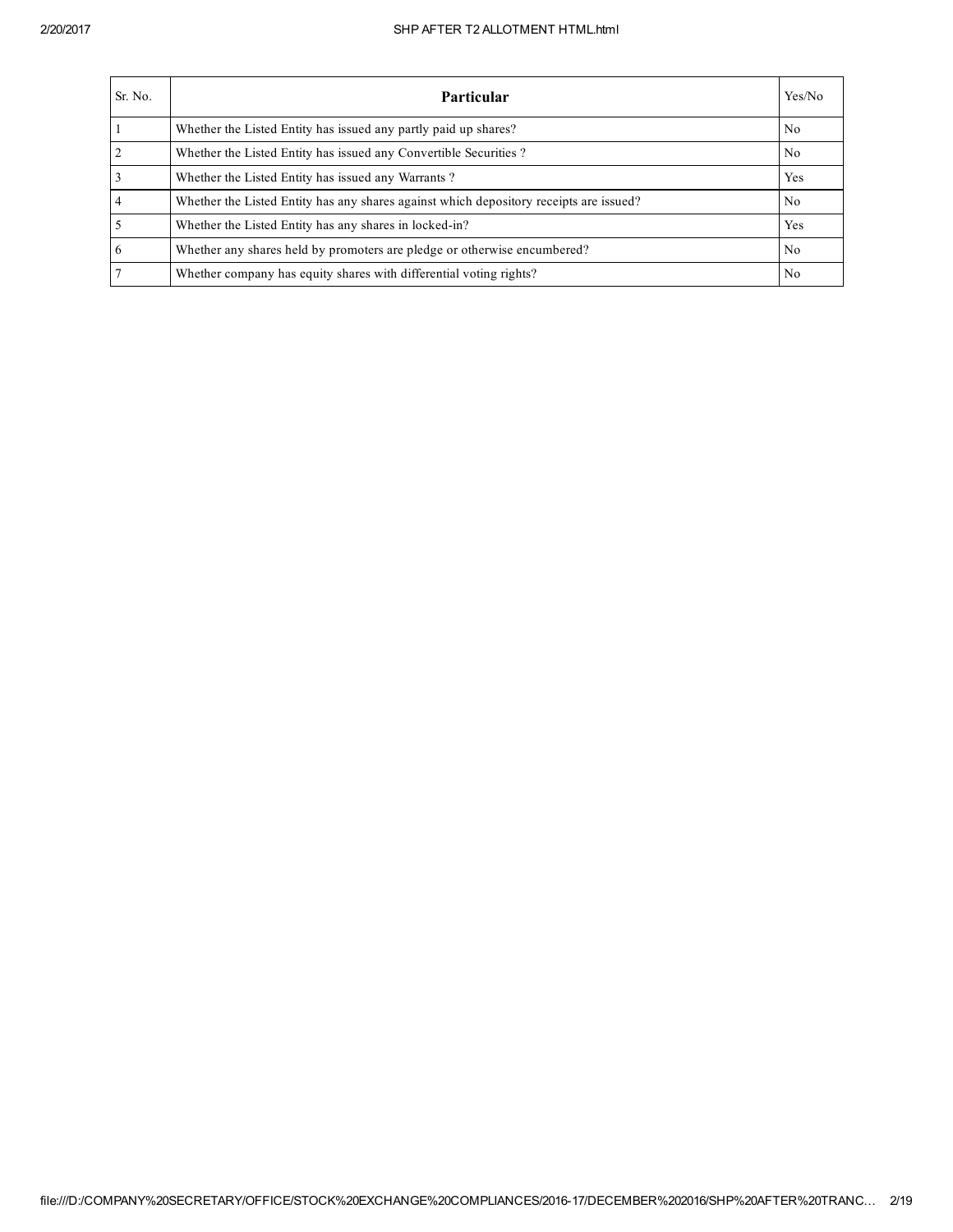|                 | Category                                |                                  | No. of                            | No. Of<br>Partly           | No. Of<br>shares         | Total nos.                         | Shareholding as a<br>% of total no. of                                   | Number of Voting Rights held in<br>each class of securities (IX) |               |               |                      |  |
|-----------------|-----------------------------------------|----------------------------------|-----------------------------------|----------------------------|--------------------------|------------------------------------|--------------------------------------------------------------------------|------------------------------------------------------------------|---------------|---------------|----------------------|--|
| Category<br>(I) | of<br>shareholder                       | Nos. Of<br>shareholders<br>(III) | fully paid<br>up equity<br>shares | paid-up<br>equity          | underlying<br>Depository | shares<br>held (VII)<br>$= (IV) +$ | shares (calculated as<br>No of Voting (XIV)<br>per SCRR, 1957)<br>Rights |                                                                  |               |               | Total as a<br>$%$ of |  |
| (II)            |                                         |                                  | held $(IV)$                       | shares<br>$\text{held}(V)$ | Receipts<br>(VI)         | $(V)+(VI)$                         | (VIII) As a % of<br>$(A+B+C2)$                                           | Class<br>eg: $X$                                                 | Class<br>eg:y | Total         | $(A+B+C)$            |  |
| (A)             | Promoter<br>&<br>Promoter<br>Group      | 10                               | 2944257                           |                            |                          | 2944257                            | 73.59                                                                    | 2944257                                                          |               | 2944257 73.59 |                      |  |
| (B)             | Public                                  | 795                              | 1056900                           |                            |                          | 1056900                            | 26.41                                                                    | 1056900                                                          |               | 1056900       | 26.41                |  |
| (C)             | Non<br>Promoter-<br>Non Public          |                                  |                                   |                            |                          |                                    |                                                                          |                                                                  |               |               |                      |  |
| (C1)            | <b>Shares</b><br>underlying<br>DRs      |                                  |                                   |                            |                          |                                    |                                                                          |                                                                  |               |               |                      |  |
| (C2)            | Shares held<br>by<br>Employee<br>Trusts |                                  |                                   |                            |                          |                                    |                                                                          |                                                                  |               |               |                      |  |
|                 | Total                                   | 805                              | 4001157                           |                            |                          | 4001157                            | 100                                                                      | 4001157                                                          |               | 4001157       | 100                  |  |

Table I - Summary Statement holding of specified securities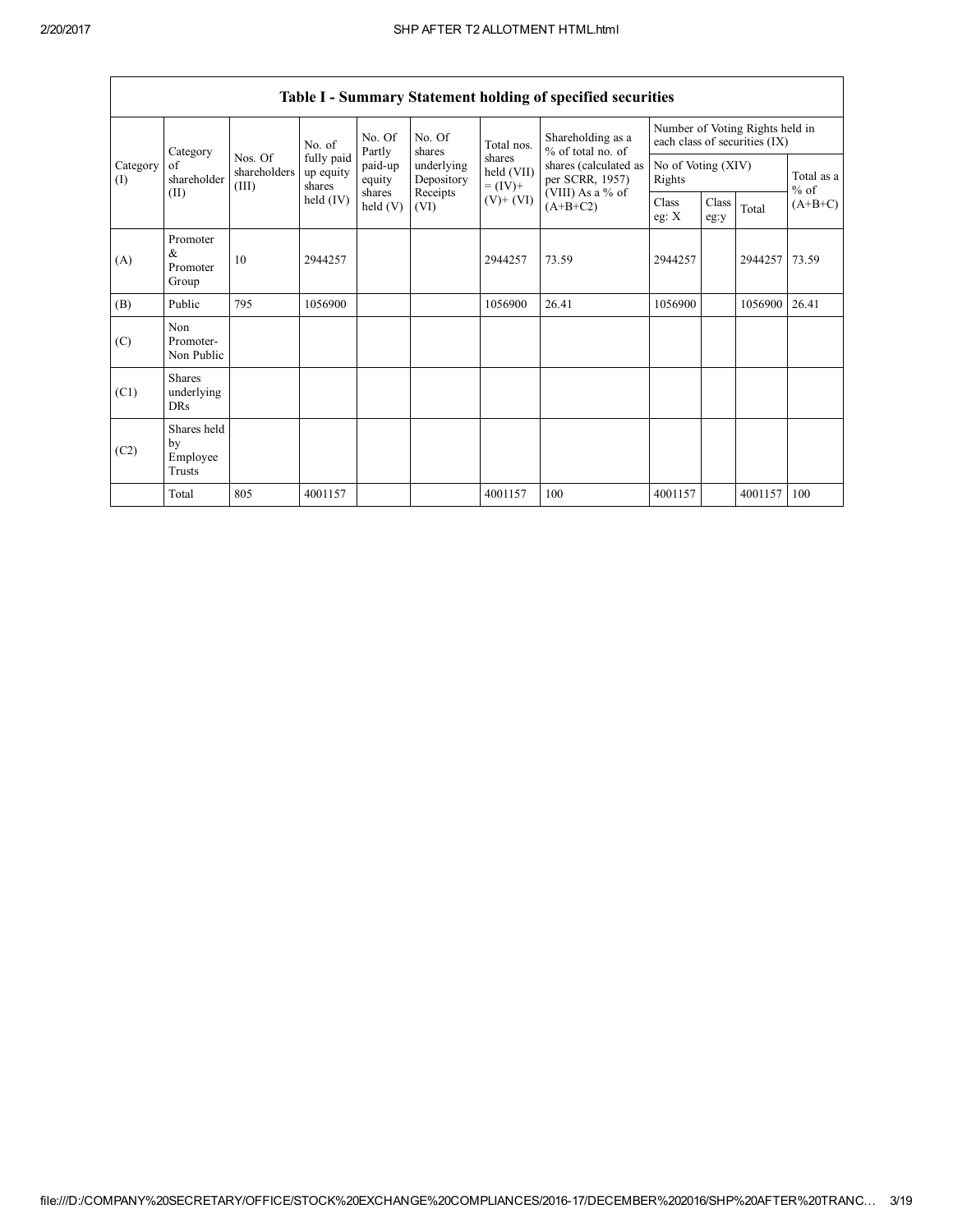|                 |                                                |                                                                                                                                                                         |                                                                |                                                                                            | Table I - Summary Statement holding of specified securities                               |                                                         |            |                                                                               |                                |                                       |
|-----------------|------------------------------------------------|-------------------------------------------------------------------------------------------------------------------------------------------------------------------------|----------------------------------------------------------------|--------------------------------------------------------------------------------------------|-------------------------------------------------------------------------------------------|---------------------------------------------------------|------------|-------------------------------------------------------------------------------|--------------------------------|---------------------------------------|
| Category<br>(I) | Category<br>$\alpha$ f<br>shareholder<br>(II)  | No. Of<br>No. of<br><b>Shares</b><br><b>Shares</b><br>Underlying<br>Underlying<br>Outstanding<br>Outstanding<br>convertible<br>Warrants<br>securities<br>$(X_i)$<br>(X) |                                                                | No. Of<br>Shares<br>Underlying<br>Outstanding                                              | Shareholding, as<br>a % assuming<br>full conversion<br>of convertible<br>securities (as a | Number of<br>Locked in shares<br>(XII)                  |            | Number of<br><b>Shares</b><br>pledged or<br>otherwise<br>encumbered<br>(XIII) |                                | Number of<br>equity shares<br>held in |
|                 |                                                |                                                                                                                                                                         | convertible<br>securities<br>and No. Of<br>Warrants<br>(Xi)(a) | percentage of<br>diluted share<br>capital) $(XI)$ =<br>$(VII)+(X)$ As a %<br>of $(A+B+C2)$ | No. $(a)$                                                                                 | As a<br>$%$ of<br>total<br><b>Shares</b><br>held<br>(b) | No.<br>(a) | As a<br>$%$ of<br>total<br><b>Shares</b><br>held<br>(b)                       | dematerialized<br>form $(XIV)$ |                                       |
| (A)             | Promoter &<br>Promoter<br>Group                |                                                                                                                                                                         | $\mathbf{0}$                                                   | $\mathbf{0}$                                                                               | 72.68                                                                                     | 2565757                                                 | 87.14      |                                                                               |                                | 2944257                               |
| (B)             | Public                                         |                                                                                                                                                                         | 50000                                                          | 50000                                                                                      | 27.32                                                                                     | 283400                                                  | 26.81      |                                                                               |                                | 928400                                |
| (C)             | Non<br>Promoter-<br>Non Public                 |                                                                                                                                                                         |                                                                |                                                                                            |                                                                                           |                                                         |            |                                                                               |                                |                                       |
| (C1)            | <b>Shares</b><br>underlying<br><b>DRs</b>      |                                                                                                                                                                         |                                                                |                                                                                            |                                                                                           |                                                         |            |                                                                               |                                |                                       |
| (C2)            | Shares held<br>by<br>Employee<br><b>Trusts</b> |                                                                                                                                                                         |                                                                |                                                                                            |                                                                                           |                                                         |            |                                                                               |                                |                                       |
|                 | Total                                          |                                                                                                                                                                         | 50000                                                          | 50000                                                                                      | 100                                                                                       | 2849157 71.21                                           |            |                                                                               |                                | 3872657                               |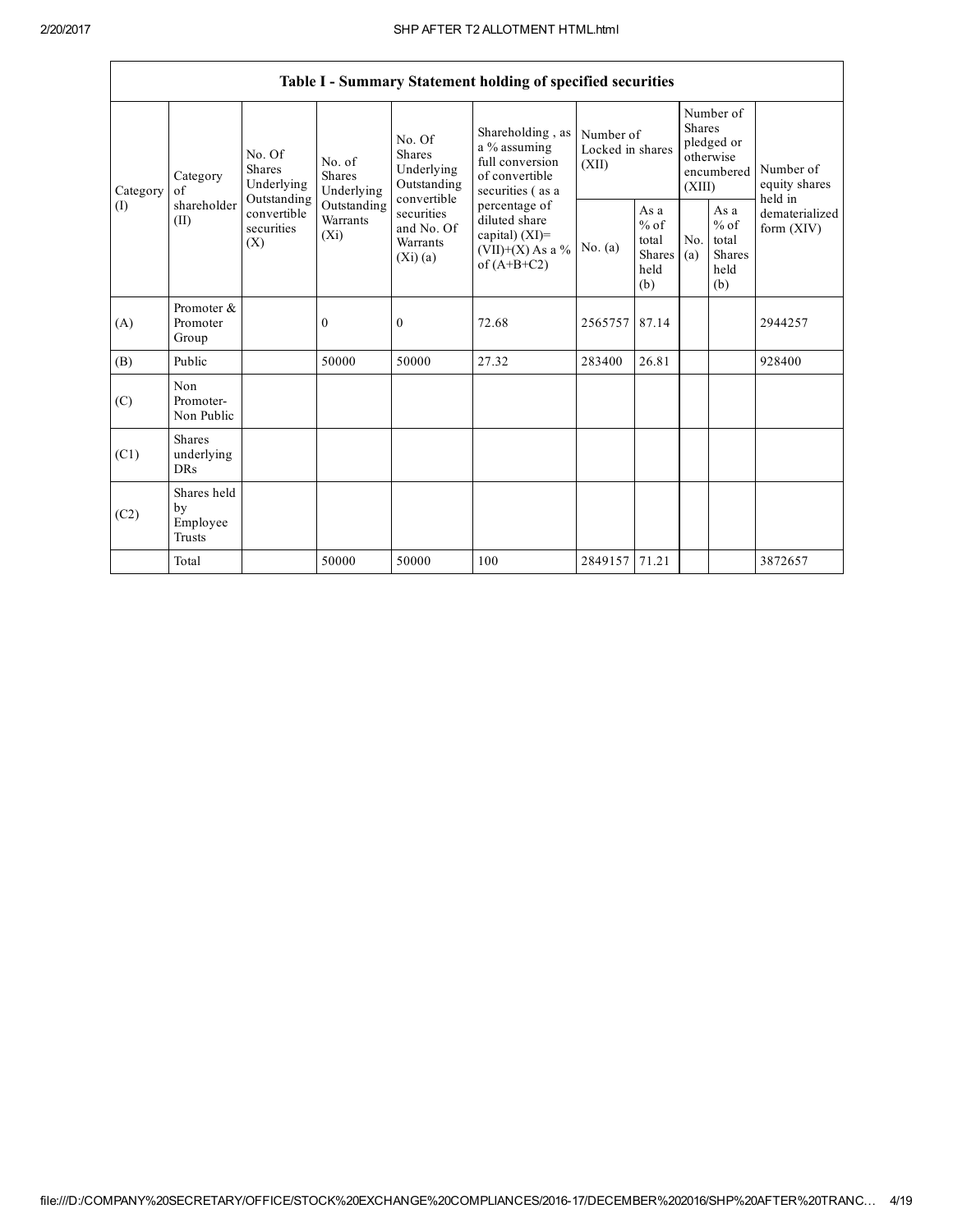| Table II - Statement showing shareholding pattern of the Promoter and Promoter Group        |                                                                                                                     |                                  |                                      |                                 |                                                |                                         |                                                          |                              |               |                                                                  |                           |
|---------------------------------------------------------------------------------------------|---------------------------------------------------------------------------------------------------------------------|----------------------------------|--------------------------------------|---------------------------------|------------------------------------------------|-----------------------------------------|----------------------------------------------------------|------------------------------|---------------|------------------------------------------------------------------|---------------------------|
|                                                                                             |                                                                                                                     |                                  | No. of                               | No. Of<br>Partly                | No. Of                                         | Total<br>nos.                           | Shareholding as<br>a % of total no.                      |                              |               | Number of Voting Rights held in<br>each class of securities (IX) |                           |
| Sr.                                                                                         | Category & Name<br>of the<br>Shareholders (I)                                                                       | Nos. Of<br>shareholders<br>(III) | fully<br>paid up<br>equity<br>shares | paid-<br>up<br>equity<br>shares | shares<br>underlying<br>Depository<br>Receipts | shares<br>held<br>$(VII) =$<br>$(IV)$ + | of shares<br>(calculated as<br>per SCRR,<br>1957) (VIII) | No of Voting (XIV)<br>Rights |               |                                                                  | Total<br>as a $%$<br>of   |
|                                                                                             |                                                                                                                     |                                  | held<br>(IV)                         | held<br>(V)                     | (VI)                                           | $(V)$ +<br>(VI)                         | As a % of<br>$(A+B+C2)$                                  | Class<br>eg: $X$             | Class<br>eg:y | Total                                                            | Total<br>Voting<br>rights |
| A                                                                                           | Table II - Statement showing shareholding pattern of the Promoter and Promoter Group                                |                                  |                                      |                                 |                                                |                                         |                                                          |                              |               |                                                                  |                           |
| (1)                                                                                         | Indian                                                                                                              |                                  |                                      |                                 |                                                |                                         |                                                          |                              |               |                                                                  |                           |
| (a)                                                                                         | Individuals/Hindu<br>undivided Family                                                                               | 10                               | 2944257                              |                                 |                                                | 2944257                                 | 73.59                                                    | 2944257                      |               | 2944257                                                          | 73.59                     |
| Sub-Total (A)<br>(1)                                                                        |                                                                                                                     | 10                               | 2944257                              |                                 |                                                | 2944257                                 | 73.59                                                    | 2944257                      |               | 2944257                                                          | 73.59                     |
| (2)                                                                                         | Foreign                                                                                                             |                                  |                                      |                                 |                                                |                                         |                                                          |                              |               |                                                                  |                           |
| Total<br>Shareholding<br>of Promoter<br>and Promoter<br>Group $(A)=$<br>$(A)(1)+(A)$<br>(2) |                                                                                                                     | 10                               | 2944257                              |                                 |                                                | 2944257                                 | 73.59                                                    | 2944257                      |               | 2944257                                                          | 73.59                     |
| B                                                                                           | Table III - Statement showing shareholding pattern of the Public shareholder                                        |                                  |                                      |                                 |                                                |                                         |                                                          |                              |               |                                                                  |                           |
| (1)                                                                                         | Institutions                                                                                                        |                                  |                                      |                                 |                                                |                                         |                                                          |                              |               |                                                                  |                           |
| (3)                                                                                         | Non-institutions                                                                                                    |                                  |                                      |                                 |                                                |                                         |                                                          |                              |               |                                                                  |                           |
| (a(i))                                                                                      | Individuals -<br>i.Individual<br>shareholders<br>holding nominal<br>share capital up to<br>Rs. 2 lakhs.             | 672                              | 305266                               |                                 |                                                | 305266                                  | 7.63                                                     | 305266                       |               | 305266                                                           | 7.63                      |
| (a(ii))                                                                                     | Individuals - ii.<br>Individual<br>shareholders<br>holding nominal<br>share capital in<br>excess of Rs. 2<br>lakhs. | 14                               | 533519                               |                                 |                                                | 533519                                  | 13.33                                                    | 533519                       |               | 533519                                                           | 13.33                     |
| (e)                                                                                         | Any Other<br>(specify)                                                                                              | 109                              | 218115                               |                                 |                                                | 218115                                  | 5.45                                                     | 218115                       |               | 218115                                                           | 5.45                      |
| Sub-Total (B)<br>(3)                                                                        |                                                                                                                     | 795                              | 1056900                              |                                 |                                                | 1056900                                 | 26.41                                                    | 1056900                      |               | 1056900                                                          | 26.41                     |
| <b>Total Public</b><br>Shareholding<br>$(B)=(B)(1)+$<br>$(B)(2)+(B)(3)$                     |                                                                                                                     | 795                              | 1056900                              |                                 |                                                | 1056900                                 | 26.41                                                    | 1056900                      |               | 1056900                                                          | 26.41                     |
| ${\bf C}$                                                                                   | Table IV - Statement showing shareholding pattern of the Non Promoter- Non Public shareholder                       |                                  |                                      |                                 |                                                |                                         |                                                          |                              |               |                                                                  |                           |
| Total (<br>$A+B+C2$ )                                                                       |                                                                                                                     | 805                              | 4001157                              |                                 |                                                | 4001157                                 | 100                                                      | 4001157                      |               | 4001157                                                          | 100                       |
| Total<br>$(A+B+C)$                                                                          |                                                                                                                     | 805                              | 4001157                              |                                 |                                                | 4001157                                 | 100                                                      | 4001157                      |               | 4001157                                                          | 100                       |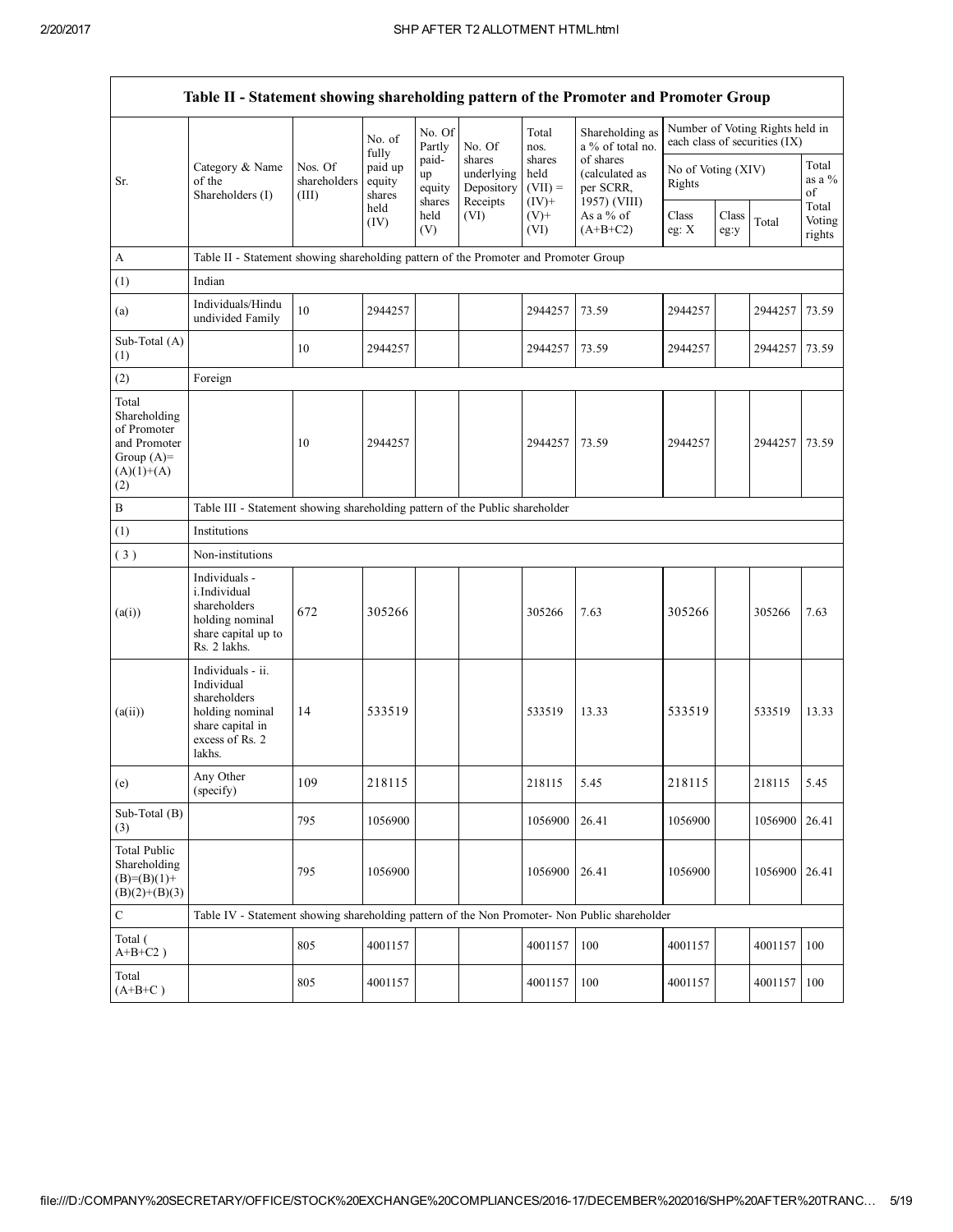| Number of<br><b>Shares</b><br>Number of<br>pledged or                                                                                                                                                                                                                                                                                                                                       |                                                                         |  |  |  |  |  |  |  |  |  |
|---------------------------------------------------------------------------------------------------------------------------------------------------------------------------------------------------------------------------------------------------------------------------------------------------------------------------------------------------------------------------------------------|-------------------------------------------------------------------------|--|--|--|--|--|--|--|--|--|
| No. Of Shares<br>Shareholding, as a %<br>Locked in shares<br>No. Of<br>otherwise<br>assuming full<br>Underlying<br>No. of<br>(XII)<br><b>Shares</b><br>encumbered<br>Outstanding<br>conversion of<br><b>Shares</b><br>Underlying<br>(XIII)<br>convertible<br>convertible securities (<br>Underlying                                                                                         | Number of<br>equity shares<br>held in<br>dematerialized<br>form $(XIV)$ |  |  |  |  |  |  |  |  |  |
| Outstanding<br>Sr.<br>Outstanding<br>securities and<br>as a percentage of<br>As a<br>As a<br>convertible<br>Warrants<br>No. Of<br>diluted share capital)<br>$%$ of<br>$%$ of<br>securities<br>$(XI)=(VII)+(X) As a %$<br>$(X_i)$<br>Warrants (Xi)<br>total<br>No.<br>total<br>(X)<br>No. (a)<br>of $(A+B+C2)$<br>(a)<br><b>Shares</b><br><b>Shares</b><br>(a)<br>held<br>held<br>(b)<br>(b) |                                                                         |  |  |  |  |  |  |  |  |  |
| $\mathbf{A}$<br>Table II - Statement showing shareholding pattern of the Promoter and Promoter Group                                                                                                                                                                                                                                                                                        |                                                                         |  |  |  |  |  |  |  |  |  |
| Indian<br>(1)                                                                                                                                                                                                                                                                                                                                                                               |                                                                         |  |  |  |  |  |  |  |  |  |
| $\mathbf{0}$<br>$\boldsymbol{0}$<br>72.68<br>2565757<br>87.14<br>(a)                                                                                                                                                                                                                                                                                                                        | 2944257                                                                 |  |  |  |  |  |  |  |  |  |
| Sub-Total (A)<br>$\mathbf{0}$<br>87.14<br>$\boldsymbol{0}$<br>72.68<br>2565757<br>(1)                                                                                                                                                                                                                                                                                                       | 2944257                                                                 |  |  |  |  |  |  |  |  |  |
| (2)<br>Foreign                                                                                                                                                                                                                                                                                                                                                                              |                                                                         |  |  |  |  |  |  |  |  |  |
| Total<br>Shareholding<br>of Promoter<br>$\boldsymbol{0}$<br>$\mathbf{0}$<br>72.68<br>2565757 87.14<br>and Promoter<br>Group $(A)=$<br>$(A)(1)+(A)(2)$                                                                                                                                                                                                                                       | 2944257                                                                 |  |  |  |  |  |  |  |  |  |
| $\, {\bf B}$<br>Table III - Statement showing shareholding pattern of the Public shareholder                                                                                                                                                                                                                                                                                                |                                                                         |  |  |  |  |  |  |  |  |  |
| (1)<br>Institutions                                                                                                                                                                                                                                                                                                                                                                         |                                                                         |  |  |  |  |  |  |  |  |  |
| (3)<br>Non-institutions                                                                                                                                                                                                                                                                                                                                                                     |                                                                         |  |  |  |  |  |  |  |  |  |
| 50000<br>50000<br>8.77<br>$\mathbf{0}$<br>$\mathbf{0}$<br>(a(i))                                                                                                                                                                                                                                                                                                                            | 207166                                                                  |  |  |  |  |  |  |  |  |  |
| $\mathbf{0}$<br>$\overline{0}$<br>13.17<br>53.12<br>(a(ii))<br>283400                                                                                                                                                                                                                                                                                                                       | 533519                                                                  |  |  |  |  |  |  |  |  |  |
| $\mathbf{0}$<br>$\boldsymbol{0}$<br>$\boldsymbol{0}$<br>5.38<br>$\boldsymbol{0}$<br>(e)                                                                                                                                                                                                                                                                                                     | 187715                                                                  |  |  |  |  |  |  |  |  |  |
| Sub-Total (B)<br>50000<br>50000<br>27.32<br>283400<br>26.81<br>(3)                                                                                                                                                                                                                                                                                                                          | 928400                                                                  |  |  |  |  |  |  |  |  |  |
| <b>Total Public</b><br>Shareholding<br>50000<br>50000<br>27.32<br>283400<br>26.81<br>$(B)=(B)(1)+$<br>$(B)(2)+(B)(3)$                                                                                                                                                                                                                                                                       | 928400                                                                  |  |  |  |  |  |  |  |  |  |
| $\mathbf C$<br>Table IV - Statement showing shareholding pattern of the Non Promoter- Non Public shareholder                                                                                                                                                                                                                                                                                |                                                                         |  |  |  |  |  |  |  |  |  |
| Total (<br>50000<br>50000<br>100<br>2849157<br>71.21<br>$A+B+C2$ )                                                                                                                                                                                                                                                                                                                          | 3872657                                                                 |  |  |  |  |  |  |  |  |  |
| Total (A+B+C<br>50000<br>50000<br>100<br>2849157<br>71.21                                                                                                                                                                                                                                                                                                                                   | 3872657                                                                 |  |  |  |  |  |  |  |  |  |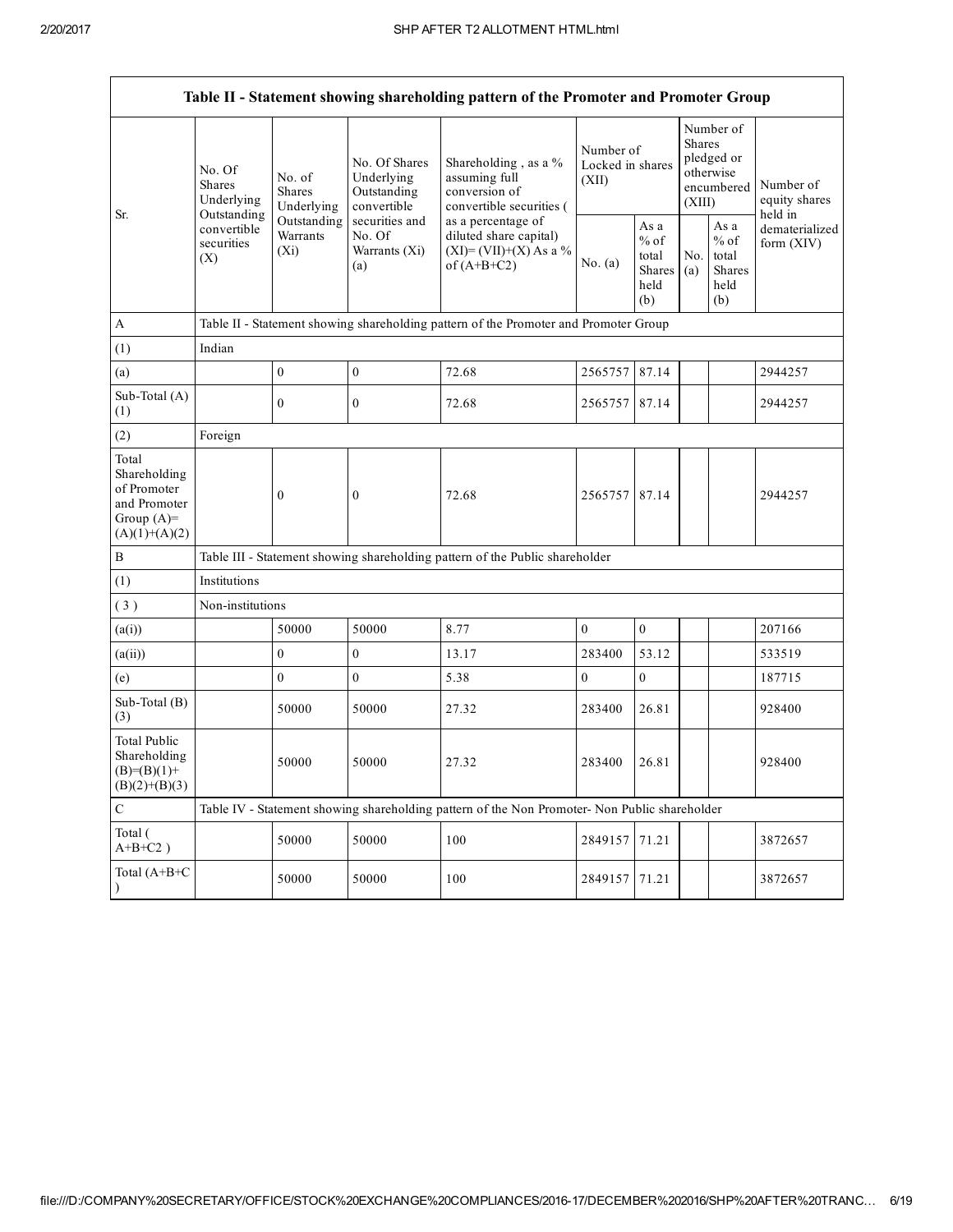|                                                                                                                                                                                                | <b>Individuals/Hindu undivided Family</b> |                                |                                    |                    |                               |                               |                     |  |  |  |  |
|------------------------------------------------------------------------------------------------------------------------------------------------------------------------------------------------|-------------------------------------------|--------------------------------|------------------------------------|--------------------|-------------------------------|-------------------------------|---------------------|--|--|--|--|
| Searial No.                                                                                                                                                                                    | $\mathbf{1}$                              | $\overline{c}$                 | $\mathfrak{Z}$                     | $\overline{4}$     | 5                             | 6                             | $\sqrt{ }$          |  |  |  |  |
| Name of the<br>Shareholders (I)                                                                                                                                                                | Mahendrakumar<br>Rikhavchand<br>Shah      | Jatin<br>Mahendrakumar<br>Shah | Pushpaben<br>Mahendrakumar<br>Shah | Rani Jatin<br>Shah | Jatin<br>Mahendra<br>Shah HUF | Pooja<br>Mahendrabhai<br>Shah | Krish Jatin<br>Shah |  |  |  |  |
| PAN (II)                                                                                                                                                                                       | AFDPS6796P                                | ASMPS1116P                     | AEAPS1693F                         | ACLPN2862L         | AAEHJ8387H                    | BRIPS0792P                    | EZWPS2766E          |  |  |  |  |
| No. of fully<br>paid up equity<br>shares held (IV)                                                                                                                                             | 682400                                    | 608900                         | 597700                             | 503900             | 180500                        | 135500                        | 100000              |  |  |  |  |
| No. Of Partly<br>paid-up equity<br>shares held (V)                                                                                                                                             |                                           |                                |                                    |                    |                               |                               |                     |  |  |  |  |
| No. Of shares<br>underlying<br>Depository<br>Receipts (VI)                                                                                                                                     |                                           |                                |                                    |                    |                               |                               |                     |  |  |  |  |
| Total nos.<br>shares held<br>$(VII) = (IV) +$<br>$(V)$ + $(VI)$                                                                                                                                | 682400                                    | 608900                         | 597700                             | 503900             | 180500                        | 135500                        | 100000              |  |  |  |  |
| Shareholding as<br>a % of total no.<br>of shares<br>(calculated as<br>per SCRR,                                                                                                                | 17.06                                     | 15.22                          | 14.94                              | 12.59              | 4.51                          | 3.39                          | 2.5                 |  |  |  |  |
| 1957) (VIII) As<br>$a\%$ of<br>$(A+B+C2)$                                                                                                                                                      |                                           |                                |                                    |                    |                               |                               |                     |  |  |  |  |
| Number of Voting Rights held in each class of securities (IX)                                                                                                                                  |                                           |                                |                                    |                    |                               |                               |                     |  |  |  |  |
| Class eg: $X$                                                                                                                                                                                  | 682400                                    | 608900                         | 597700                             | 503900             | 180500                        | 135500                        | 100000              |  |  |  |  |
| Class eg:y                                                                                                                                                                                     |                                           |                                |                                    |                    |                               |                               |                     |  |  |  |  |
| Total                                                                                                                                                                                          | 682400                                    | 608900                         | 597700                             | 503900             | 180500                        | 135500                        | 100000              |  |  |  |  |
| Total as a % of<br><b>Total Voting</b><br>rights                                                                                                                                               | 17.06                                     | 15.22                          | 14.94                              | 12.59              | 4.51                          | 3.39                          | 2.5                 |  |  |  |  |
| No. Of Shares<br>Underlying<br>Outstanding<br>convertible<br>securities (X)                                                                                                                    |                                           |                                |                                    |                    |                               |                               |                     |  |  |  |  |
| No. of Shares<br>Underlying<br>Outstanding<br>Warrants (Xi)                                                                                                                                    | $\mathbf{0}$                              | $\boldsymbol{0}$               | $\boldsymbol{0}$                   | $\mathbf{0}$       | $\boldsymbol{0}$              | $\mathbf{0}$                  | $\mathbf{0}$        |  |  |  |  |
| No. Of Shares<br>Underlying<br>Outstanding<br>convertible<br>securities and<br>No. Of<br>Warrants (Xi)<br>(a)                                                                                  | $\boldsymbol{0}$                          | $\boldsymbol{0}$               | $\boldsymbol{0}$                   | $\mathbf{0}$       | $\boldsymbol{0}$              | $\mathbf{0}$                  | $\mathbf{0}$        |  |  |  |  |
| Shareholding,<br>as a %<br>assuming full<br>conversion of<br>convertible<br>securities (as a<br>percentage of<br>diluted share<br>capital) (XI)=<br>$(VII)+(Xi)(a)$<br>As a % of<br>$(A+B+C2)$ | 16.84<br>Number of Locked in shares (XII) | 15.03                          | 14.75                              | 12.44              | 4.46                          | 3.34                          | 2.47                |  |  |  |  |

┱

┱

Т

Τ

┱

Т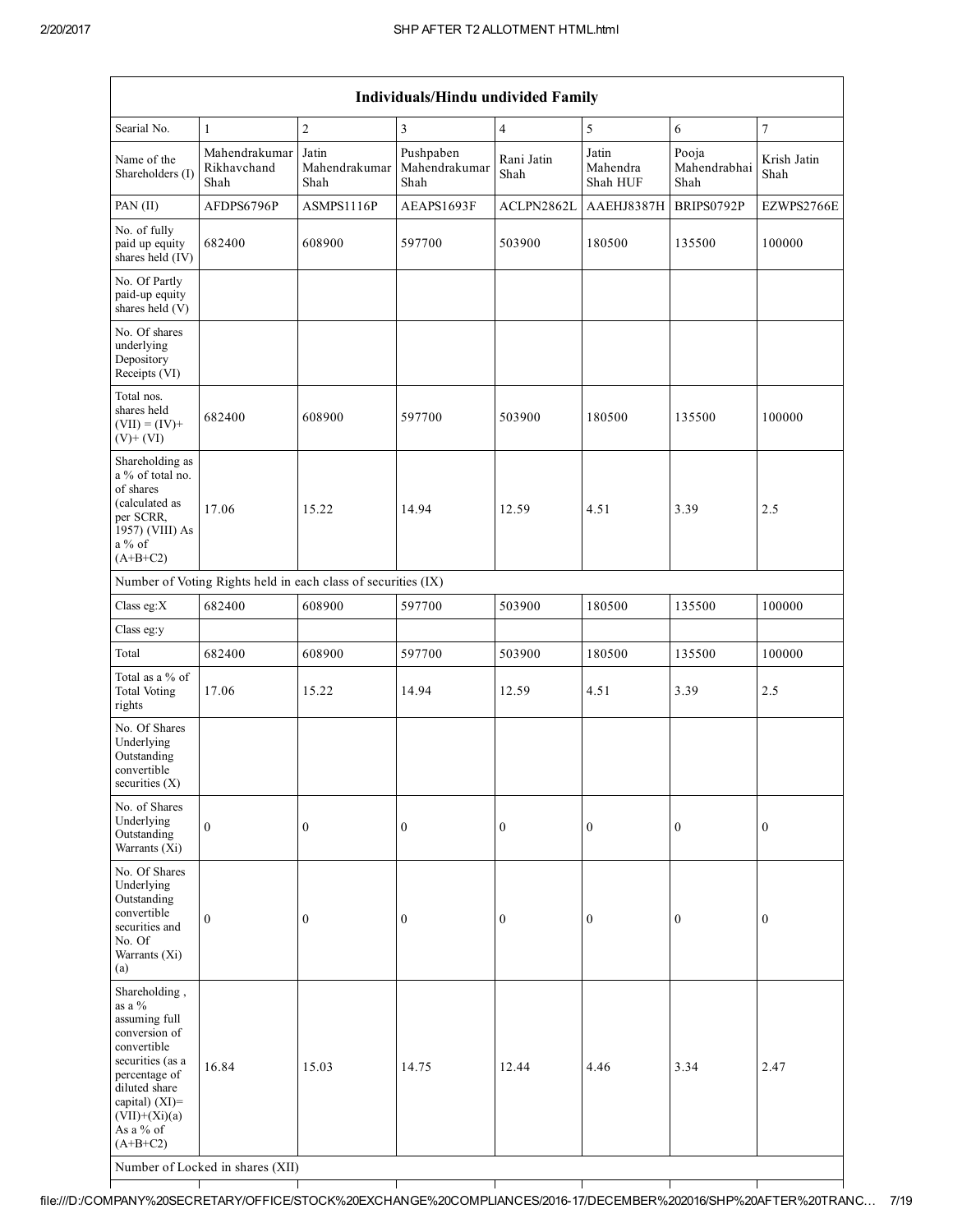| No. $(a)$                                                               | 682400 | 608900                                                  | 597700 | 503900 | $\mathbf{0}$ | $\mathbf{0}$     | 100000 |  |  |
|-------------------------------------------------------------------------|--------|---------------------------------------------------------|--------|--------|--------------|------------------|--------|--|--|
| As a % of total<br>Shares held (b)                                      | 100    | 100                                                     | 100    | 100    | $\mathbf{0}$ | $\boldsymbol{0}$ | 100    |  |  |
|                                                                         |        | Number of Shares pledged or otherwise encumbered (XIII) |        |        |              |                  |        |  |  |
| No. $(a)$                                                               |        |                                                         |        |        |              |                  |        |  |  |
| As a % of total<br>Shares held (b)                                      |        |                                                         |        |        |              |                  |        |  |  |
| Number of<br>equity shares<br>held in<br>dematerialized<br>form $(XIV)$ | 682400 | 608900                                                  | 597700 | 503900 | 180500       | 135500           | 100000 |  |  |
| Reason for not providing PAN                                            |        |                                                         |        |        |              |                  |        |  |  |
| Reason for not<br>providing PAN                                         |        |                                                         |        |        |              |                  |        |  |  |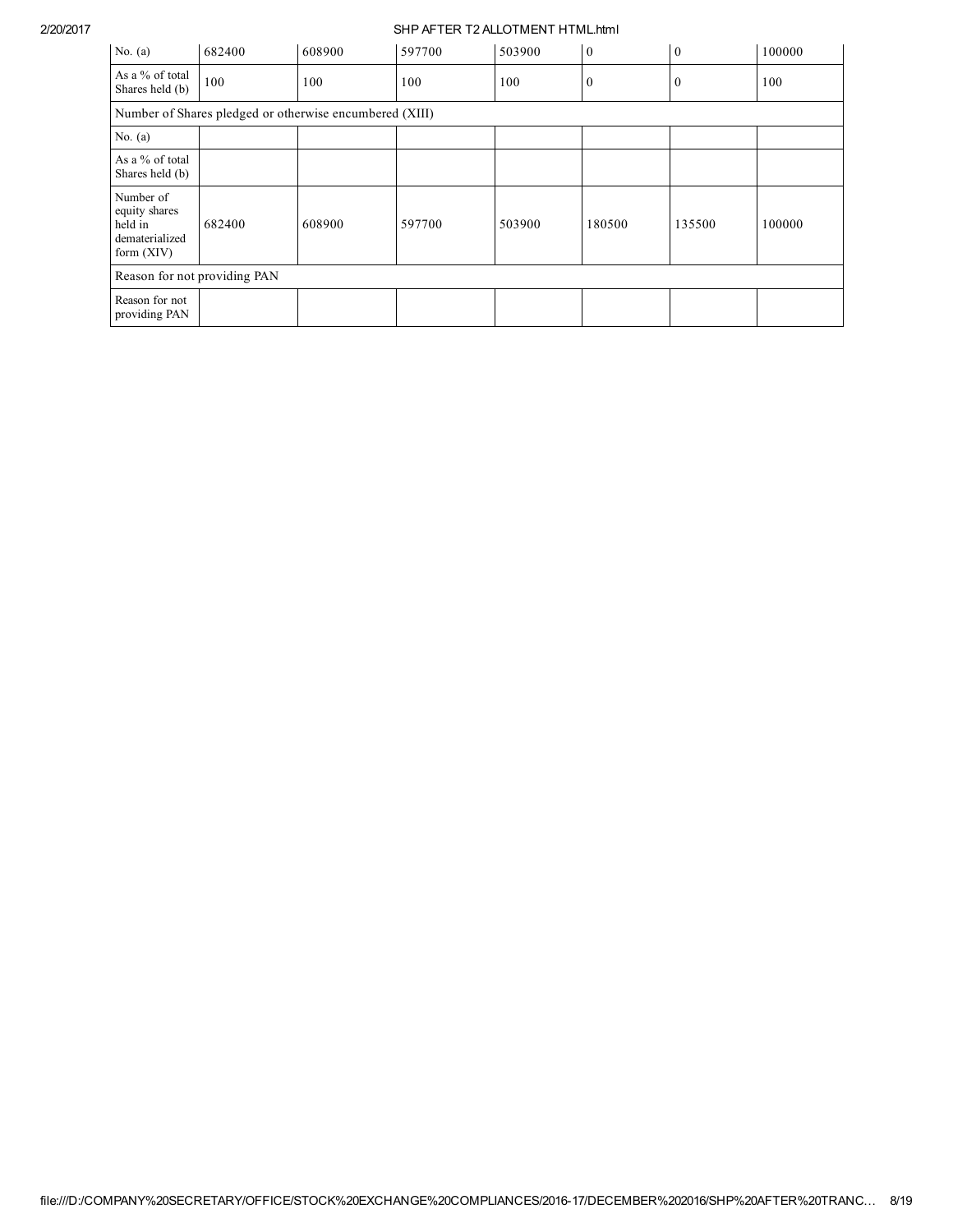| Individuals/Hindu undivided Family                                                                                                                                                       |                                                               |                           |                    |                       |  |  |  |  |  |
|------------------------------------------------------------------------------------------------------------------------------------------------------------------------------------------|---------------------------------------------------------------|---------------------------|--------------------|-----------------------|--|--|--|--|--|
| Searial No.                                                                                                                                                                              | $\,$ 8 $\,$                                                   | $\mathbf{Q}$              | $10\,$             |                       |  |  |  |  |  |
| Name of the<br>Shareholders (I)                                                                                                                                                          | Mahendrakumar Rikhavchand HUF                                 | Khushbu Mahendrabhai Shah | Khwaish Jatin Shah | Click here to go back |  |  |  |  |  |
| PAN $(II)$                                                                                                                                                                               | AACHM0604A                                                    | BRIPS0875D                | FSTPS5996F         | Total                 |  |  |  |  |  |
| No. of fully paid<br>up equity shares<br>held (IV)                                                                                                                                       | 62500                                                         | 47857                     | 25000              | 2944257               |  |  |  |  |  |
| No. Of Partly<br>paid-up equity<br>shares held (V)                                                                                                                                       |                                                               |                           |                    |                       |  |  |  |  |  |
| No. Of shares<br>underlying<br>Depository<br>Receipts (VI)                                                                                                                               |                                                               |                           |                    |                       |  |  |  |  |  |
| Total nos. shares<br>held $(VII) = (IV) +$<br>$(V)+(VI)$                                                                                                                                 | 62500                                                         | 47857                     | 25000              | 2944257               |  |  |  |  |  |
| Shareholding as a<br>% of total no. of<br>shares (calculated<br>as per SCRR,<br>1957) (VIII) As a<br>% of $(A+B+C2)$                                                                     | 1.56                                                          | 1.2                       | 0.62               | 73.59                 |  |  |  |  |  |
|                                                                                                                                                                                          | Number of Voting Rights held in each class of securities (IX) |                           |                    |                       |  |  |  |  |  |
| Class eg: $X$                                                                                                                                                                            | 62500                                                         | 47857                     | 25000              | 2944257               |  |  |  |  |  |
| Class eg:y                                                                                                                                                                               |                                                               |                           |                    |                       |  |  |  |  |  |
| Total                                                                                                                                                                                    | 62500                                                         | 47857                     | 25000              | 2944257               |  |  |  |  |  |
| Total as a % of<br>Total Voting rights                                                                                                                                                   | 1.56                                                          | $1.2\,$                   | 0.62               | 73.59                 |  |  |  |  |  |
| No. Of Shares<br>Underlying<br>Outstanding<br>convertible<br>securities $(X)$                                                                                                            |                                                               |                           |                    |                       |  |  |  |  |  |
| No. of Shares<br>Underlying<br>Outstanding<br>Warrants $(X_i)$                                                                                                                           | $\boldsymbol{0}$                                              | $\boldsymbol{0}$          | $\boldsymbol{0}$   | $\boldsymbol{0}$      |  |  |  |  |  |
| No. Of Shares<br>Underlying<br>Outstanding<br>convertible<br>securities and No.<br>Of Warrants (Xi)<br>(a)                                                                               | $\mathbf{0}$                                                  | $\boldsymbol{0}$          | $\boldsymbol{0}$   | $\boldsymbol{0}$      |  |  |  |  |  |
| Shareholding, as a<br>% assuming full<br>conversion of<br>convertible<br>securities (as a<br>percentage of<br>diluted share<br>capital) (XI)=<br>$(VII)+(Xi)(a)$ As a<br>% of $(A+B+C2)$ | 1.54                                                          | 1.18                      | 0.62               | 72.68                 |  |  |  |  |  |
| Number of Locked in shares (XII)                                                                                                                                                         |                                                               |                           |                    |                       |  |  |  |  |  |
| No. $(a)$                                                                                                                                                                                | $\boldsymbol{0}$                                              | 47857                     | 25000              | 2565757               |  |  |  |  |  |
| As a % of total<br>Shares held (b)                                                                                                                                                       | $\theta$                                                      | 100                       | 100                | 87.14                 |  |  |  |  |  |
|                                                                                                                                                                                          | Number of Shares pledged or otherwise encumbered (XIII)       |                           |                    |                       |  |  |  |  |  |
| No. $(a)$                                                                                                                                                                                |                                                               |                           |                    |                       |  |  |  |  |  |
|                                                                                                                                                                                          |                                                               |                           |                    |                       |  |  |  |  |  |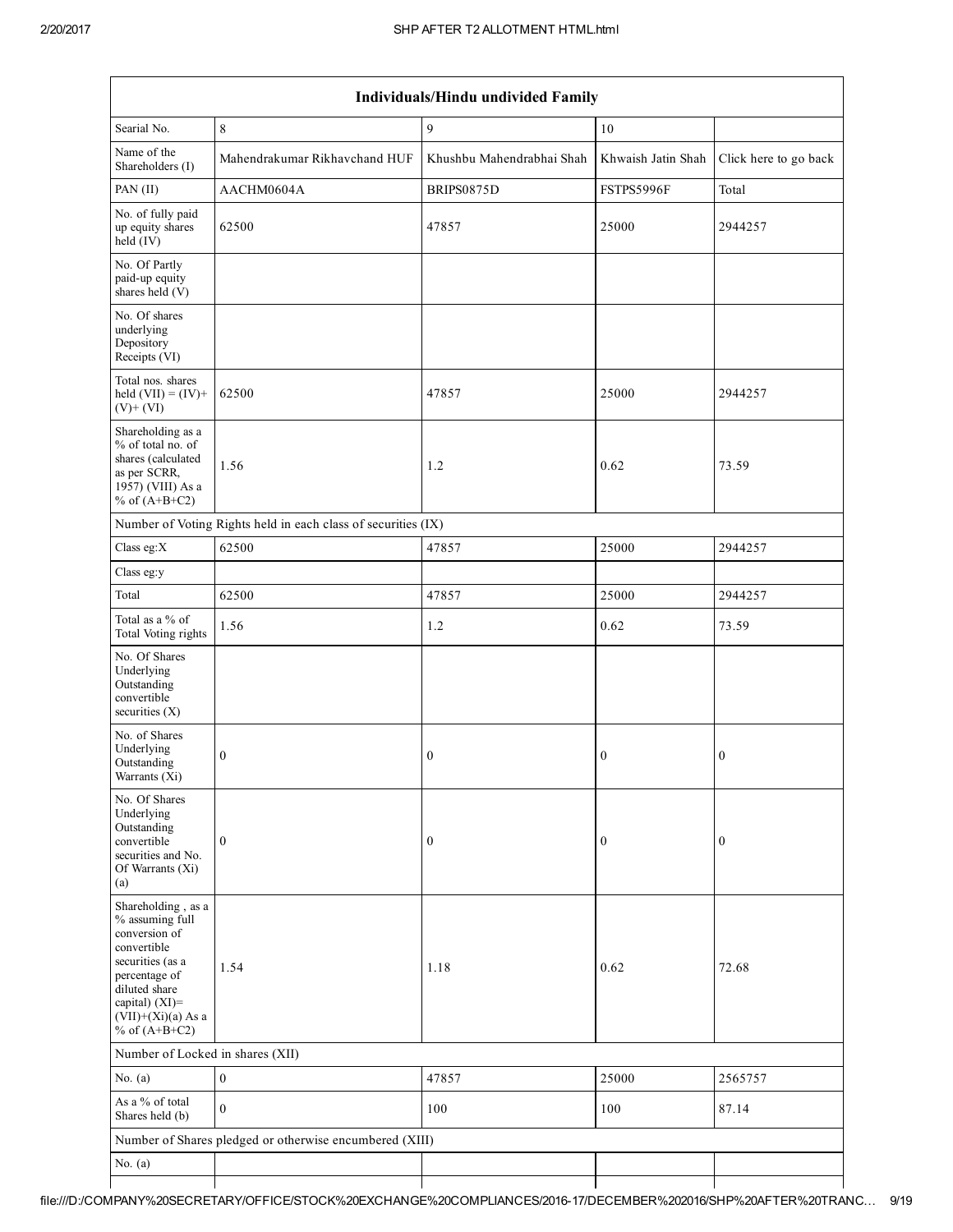| As a % of total<br>Shares held (b)                                   |       |       |       |         |  |  |  |  |
|----------------------------------------------------------------------|-------|-------|-------|---------|--|--|--|--|
| Number of equity<br>shares held in<br>dematerialized<br>form $(XIV)$ | 62500 | 47857 | 25000 | 2944257 |  |  |  |  |
| Reason for not providing PAN                                         |       |       |       |         |  |  |  |  |
| Reason for not<br>providing PAN                                      |       |       |       |         |  |  |  |  |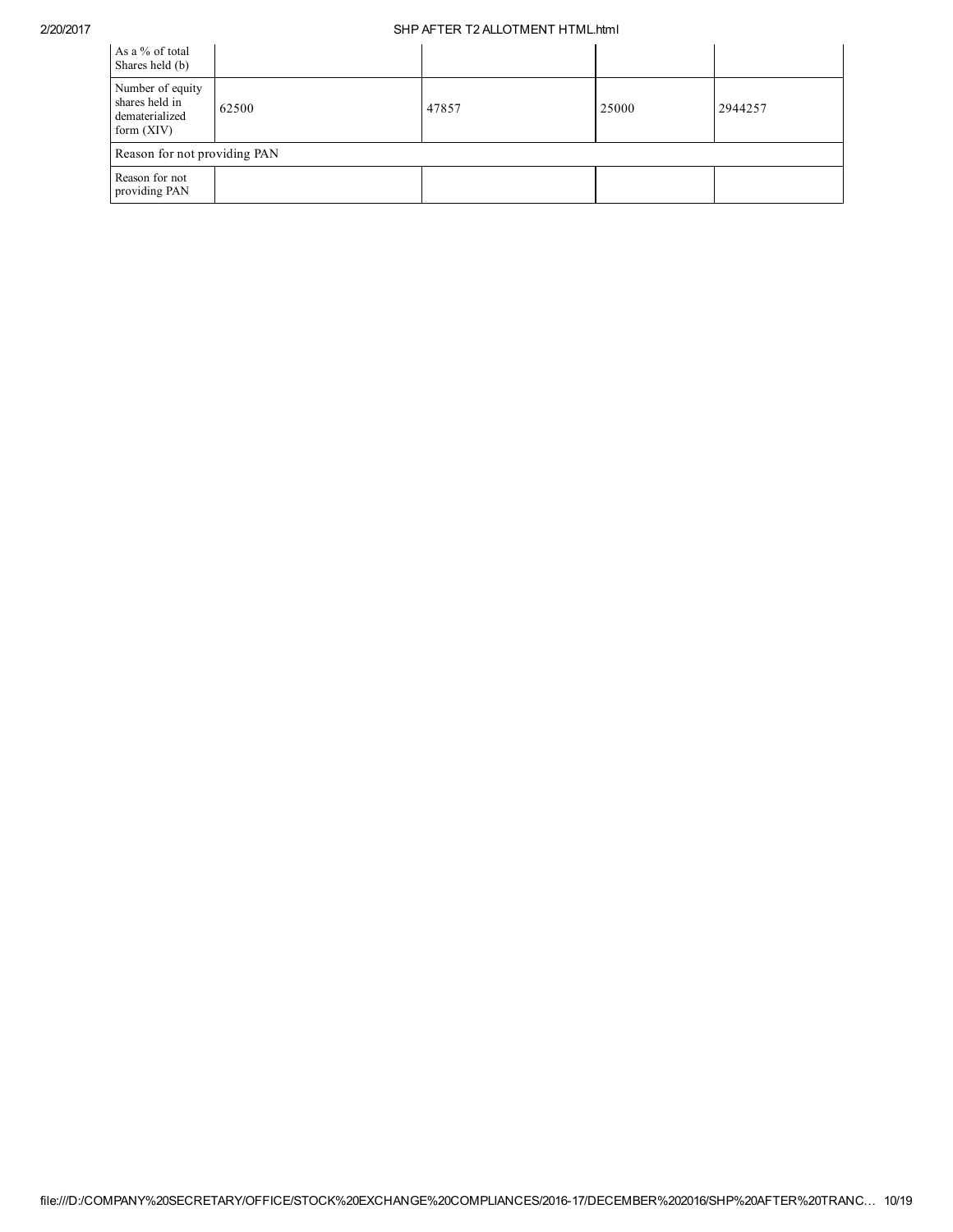|                                                                                                                                                                                       |                         |                                                               | Individuals - ii. Individual shareholders holding nominal share capital in excess of Rs. 2 lakhs. |                  |                            |                             |
|---------------------------------------------------------------------------------------------------------------------------------------------------------------------------------------|-------------------------|---------------------------------------------------------------|---------------------------------------------------------------------------------------------------|------------------|----------------------------|-----------------------------|
| Searial No.                                                                                                                                                                           | 1                       | $\overline{c}$                                                | 3                                                                                                 | $\overline{4}$   | 5                          | 6                           |
| Name of the<br>Shareholders (I)                                                                                                                                                       | Gopal Shantilal<br>Shah | Khatod Vartika<br>Vijendra                                    | Shantilal Tulsiram<br>Khator                                                                      | Babita R Shah    | Sumitra<br>Lalitkumar Shah | Rishabh<br>Rameshkumar Shah |
| PAN (II)                                                                                                                                                                              | AKTPS8859A              | AMGPK8176P                                                    | ABGPK5166L                                                                                        | AAHPB0534B       | AFOPS9344E                 | FMQPS2762L                  |
| No. of fully paid<br>up equity shares<br>held (IV)                                                                                                                                    | 50000                   | 50000                                                         | 50000                                                                                             | 41800            | 41600                      | 40910                       |
| No. Of Partly<br>paid-up equity<br>shares held (V)                                                                                                                                    |                         |                                                               |                                                                                                   |                  |                            |                             |
| No. Of shares<br>underlying<br>Depository<br>Receipts (VI)                                                                                                                            |                         |                                                               |                                                                                                   |                  |                            |                             |
| Total nos. shares<br>held $(VII) = (IV) +$<br>$(V)+(VI)$                                                                                                                              | 50000                   | 50000                                                         | 50000                                                                                             | 41800            | 41600                      | 40910                       |
| Shareholding as a<br>% of total no. of<br>shares (calculated<br>as per SCRR,<br>1957) (VIII) As a<br>% of $(A+B+C2)$                                                                  | 1.25                    | 1.25                                                          | 1.25                                                                                              | 1.04             | 1.04                       | 1.02                        |
|                                                                                                                                                                                       |                         | Number of Voting Rights held in each class of securities (IX) |                                                                                                   |                  |                            |                             |
| Class eg: X                                                                                                                                                                           | 50000                   | 50000                                                         | 50000                                                                                             | 41800            | 41600                      | 40910                       |
| Class eg:y                                                                                                                                                                            |                         |                                                               |                                                                                                   |                  |                            |                             |
| Total                                                                                                                                                                                 | 50000                   | 50000                                                         | 50000                                                                                             | 41800            | 41600                      | 40910                       |
| Total as a $\%$ of<br>Total Voting rights                                                                                                                                             | 1.25                    | 1.25                                                          | 1.25                                                                                              | 1.04             | 1.04                       | 1.02                        |
| No. Of Shares<br>Underlying<br>Outstanding<br>convertible<br>securities $(X)$                                                                                                         |                         |                                                               |                                                                                                   |                  |                            |                             |
| No. of Shares<br>Underlying<br>Outstanding<br>Warrants (Xi)                                                                                                                           | $\boldsymbol{0}$        | $\boldsymbol{0}$                                              | $\boldsymbol{0}$                                                                                  | $\boldsymbol{0}$ | $\boldsymbol{0}$           | $\boldsymbol{0}$            |
| No. Of Shares<br>Underlying<br>Outstanding<br>convertible<br>securities and No.<br>Of Warrants (Xi)<br>(a)                                                                            | $\boldsymbol{0}$        | $\boldsymbol{0}$                                              | $\boldsymbol{0}$                                                                                  | $\boldsymbol{0}$ | $\boldsymbol{0}$           | $\boldsymbol{0}$            |
| Shareholding, as a<br>% assuming full<br>conversion of<br>convertible<br>securities (as a<br>percentage of<br>diluted share<br>capital) $(XI)$ =<br>(VII)+(X) As a %<br>of $(A+B+C2)$ | 1.23                    | 1.23                                                          | 1.23                                                                                              | 1.03             | 1.03                       | 1.01                        |
| Number of Locked in shares (XII)                                                                                                                                                      |                         |                                                               |                                                                                                   |                  |                            |                             |
| No. $(a)$                                                                                                                                                                             | 50000                   | 50000                                                         | 50000                                                                                             | 41800            | 41600                      | $\boldsymbol{0}$            |
| As a % of total<br>Shares held (b)                                                                                                                                                    | 100                     | 100                                                           | 100                                                                                               | 100              | 100                        | $\mathbf{0}$                |
| Number of equity<br>shares held in                                                                                                                                                    | 50000                   | 50000                                                         | 50000                                                                                             | 41800            | 41600                      | 40910                       |
|                                                                                                                                                                                       |                         |                                                               |                                                                                                   |                  |                            |                             |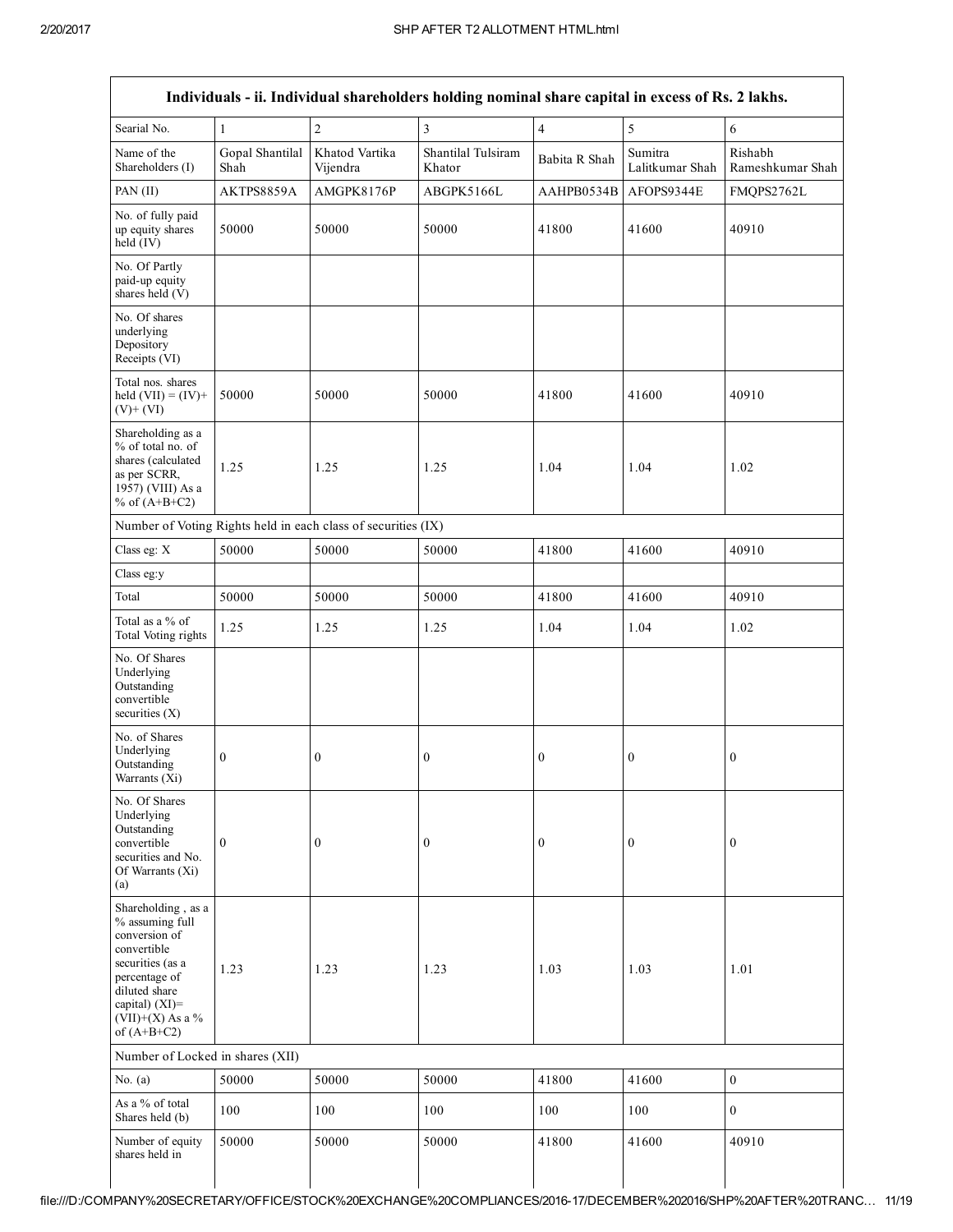| dematerialized<br>form $(XIV)$  |  |  |  |
|---------------------------------|--|--|--|
| Reason for not providing PAN    |  |  |  |
| Reason for not<br>providing PAN |  |  |  |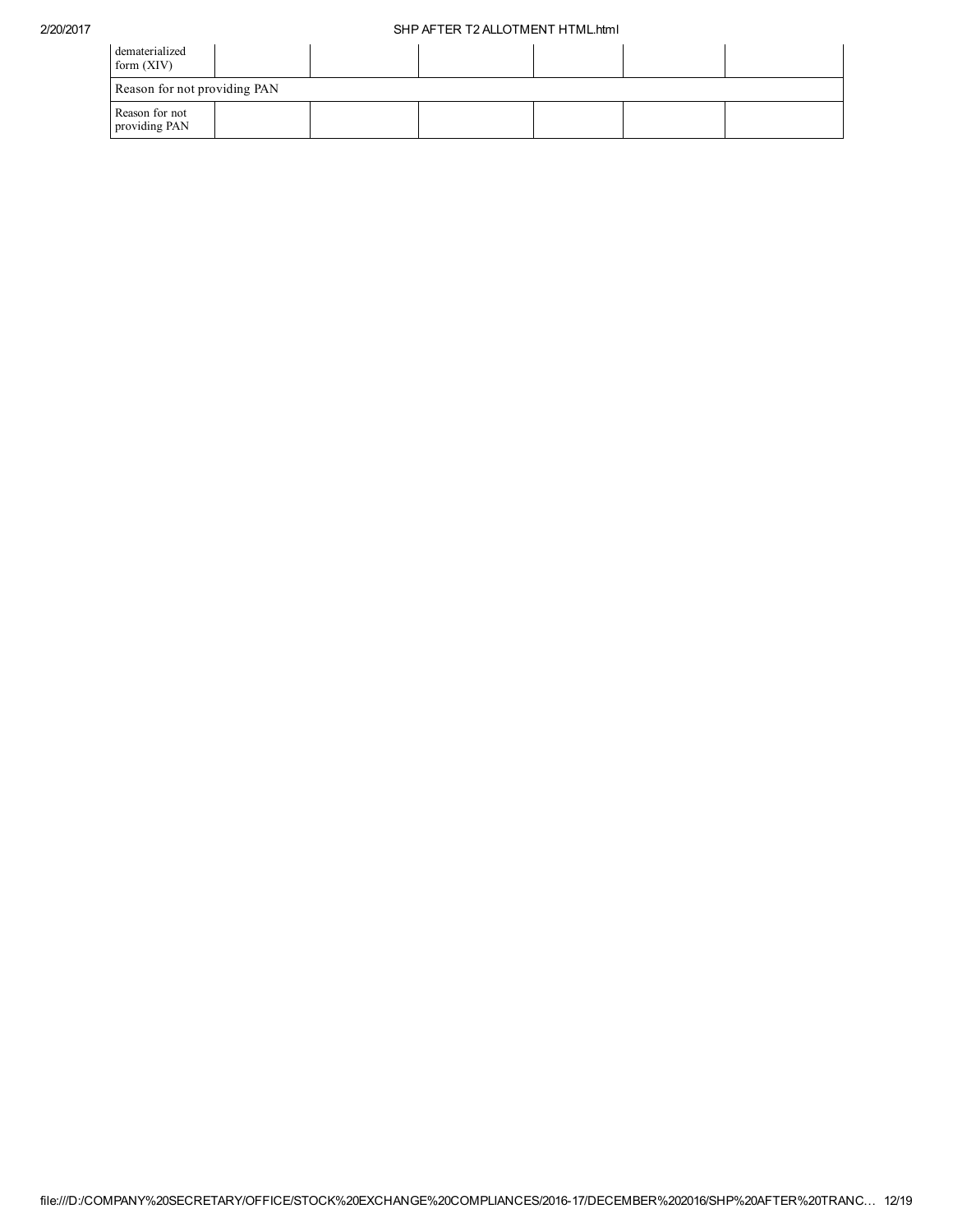$\mathsf I$ 

| Individuals - ii. Individual shareholders holding nominal share capital in excess of Rs. 2 lakhs.                                                                                       |                                                               |  |  |  |
|-----------------------------------------------------------------------------------------------------------------------------------------------------------------------------------------|---------------------------------------------------------------|--|--|--|
| Searial No.                                                                                                                                                                             |                                                               |  |  |  |
| Name of the<br>Shareholders (I)                                                                                                                                                         | Click here to go back                                         |  |  |  |
| PAN (II)                                                                                                                                                                                | Total                                                         |  |  |  |
| No. of fully paid<br>up equity shares<br>$held$ (IV)                                                                                                                                    | 274310                                                        |  |  |  |
| No. Of Partly<br>paid-up equity<br>shares held (V)                                                                                                                                      |                                                               |  |  |  |
| No. Of shares<br>underlying<br>Depository<br>Receipts (VI)                                                                                                                              |                                                               |  |  |  |
| Total nos. shares<br>held $(VII) = (IV) +$<br>$(V) + (VI)$                                                                                                                              | 274310                                                        |  |  |  |
| Shareholding as a<br>% of total no. of<br>shares (calculated<br>as per SCRR,<br>1957) (VIII) As a<br>% of $(A+B+C2)$                                                                    | 6.86                                                          |  |  |  |
|                                                                                                                                                                                         | Number of Voting Rights held in each class of securities (IX) |  |  |  |
| Class eg: X                                                                                                                                                                             | 274310                                                        |  |  |  |
| Class eg:y                                                                                                                                                                              |                                                               |  |  |  |
| Total                                                                                                                                                                                   | 274310                                                        |  |  |  |
| Total as a % of<br>Total Voting rights                                                                                                                                                  | 6.86                                                          |  |  |  |
| No. Of Shares<br>Underlying<br>Outstanding<br>convertible<br>securities $(X)$                                                                                                           |                                                               |  |  |  |
| No. of Shares<br>Underlying<br>Outstanding<br>Warrants (Xi)                                                                                                                             | $\boldsymbol{0}$                                              |  |  |  |
| No. Of Shares<br>Underlying<br>Outstanding<br>convertible<br>securities and No.<br>Of Warrants (Xi)<br>(a)                                                                              | $\mathbf{0}$                                                  |  |  |  |
| Shareholding, as a<br>% assuming full<br>conversion of<br>convertible<br>securities (as a<br>percentage of<br>diluted share<br>capital) $(XI)$ =<br>$(VII)+(X)$ As a %<br>of $(A+B+C2)$ | 6.77                                                          |  |  |  |
| Number of Locked in shares (XII)                                                                                                                                                        |                                                               |  |  |  |
| No. $(a)$                                                                                                                                                                               | 233400                                                        |  |  |  |
| As a % of total<br>Shares held (b)                                                                                                                                                      | 85.09                                                         |  |  |  |
| Number of equity<br>shares held in<br>dematerialized<br>form (XIV)                                                                                                                      | 274310                                                        |  |  |  |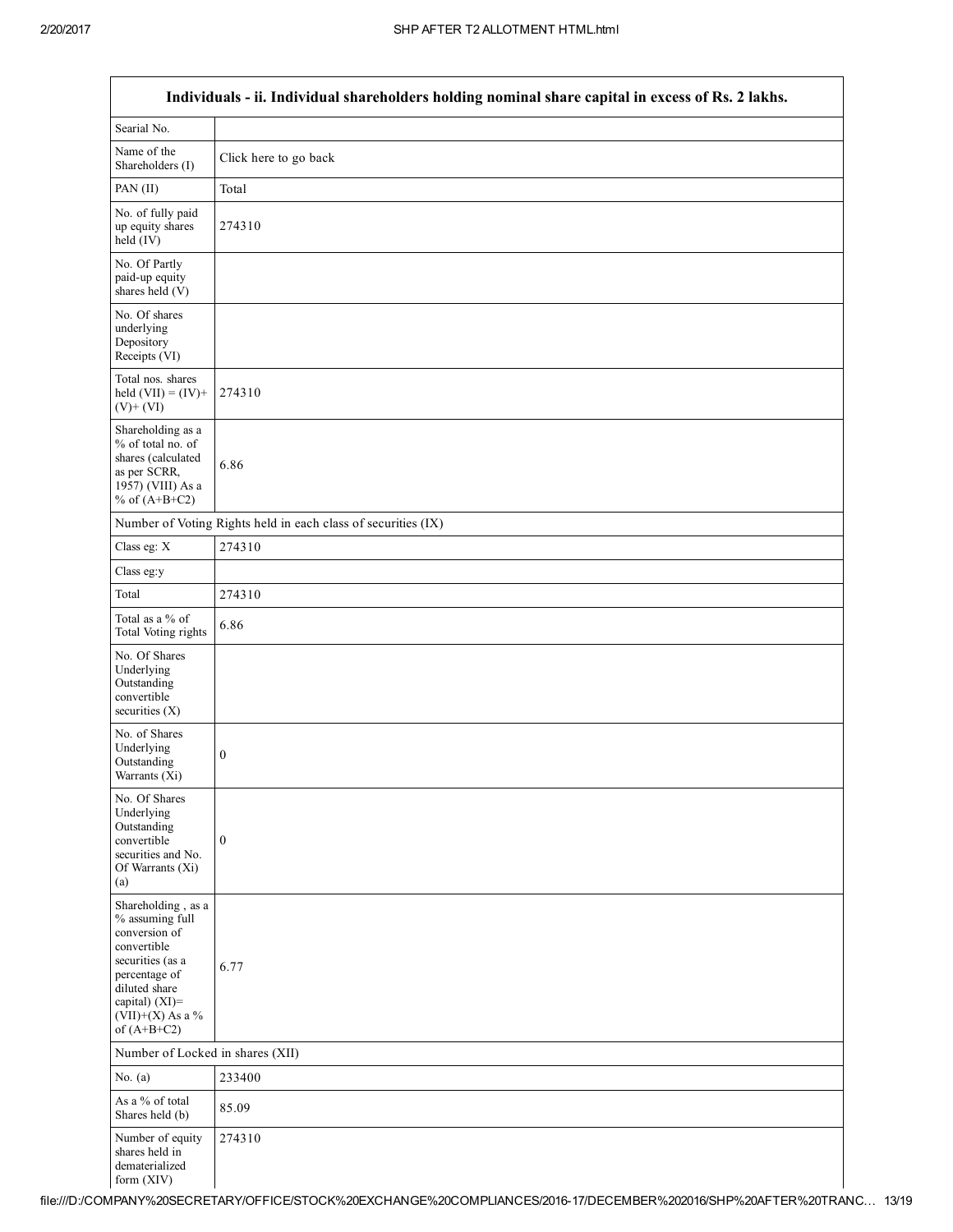| Reason for not providing PAN    |  |  |
|---------------------------------|--|--|
| Reason for not<br>providing PAN |  |  |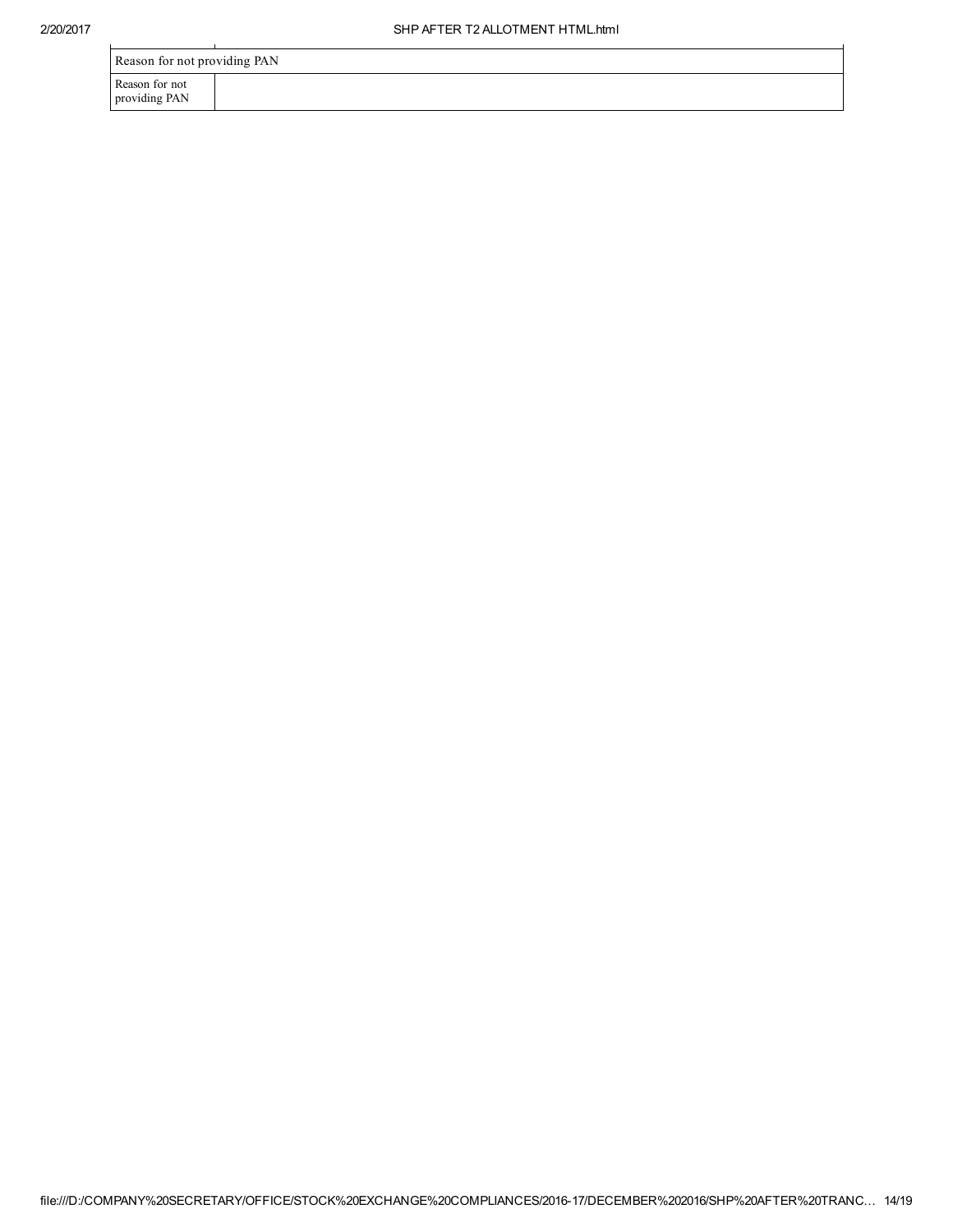| Any Other (specify)                                                                                                                                                                     |              |                     |                  |                     |                            |                                           |
|-----------------------------------------------------------------------------------------------------------------------------------------------------------------------------------------|--------------|---------------------|------------------|---------------------|----------------------------|-------------------------------------------|
| Searial No.                                                                                                                                                                             | $\mathbf{1}$ | $\overline{c}$      | 3                | $\overline{4}$      | 5                          | 6                                         |
| Category                                                                                                                                                                                | <b>HUF</b>   | NRI - Non-<br>Repat | $NRI-$<br>Repat  | Clearing<br>Members | <b>Bodies</b><br>Corporate | <b>Bodies Corporate</b>                   |
| Category / More<br>than 1 percentage                                                                                                                                                    | Category     | Category            | Category         | Category            | Category                   | More than 1 percentage of<br>shareholding |
| Name of the<br>Shareholders (I)                                                                                                                                                         |              |                     |                  |                     |                            | Edelweiss Broking Ltd                     |
| PAN (II)                                                                                                                                                                                |              |                     |                  |                     |                            | AABCE9421H                                |
| No. of the<br>Shareholders (I)                                                                                                                                                          | 28           | 32                  | $\mathbf{1}$     | 22                  | 26                         | $\mathbf{1}$                              |
| No. of fully paid<br>up equity shares<br>$held$ (IV)                                                                                                                                    | 18441        | 29920               | 375              | 3386                | 165993                     | 119551                                    |
| No. Of Partly<br>paid-up equity<br>shares held (V)                                                                                                                                      |              |                     |                  |                     |                            |                                           |
| No. Of shares<br>underlying<br>Depository<br>Receipts (VI)                                                                                                                              |              |                     |                  |                     |                            |                                           |
| Total nos. shares<br>held $(VII) = (IV) +$<br>$(V)$ + $(VI)$                                                                                                                            | 18441        | 29920               | 375              | 3386                | 165993                     | 119551                                    |
| Shareholding as a<br>% of total no. of<br>shares (calculated<br>as per SCRR,<br>1957) (VIII) As a<br>% of $(A+B+C2)$                                                                    | 0.46         | 0.75                | 0.01             | 0.08                | 4.15                       | 2.99                                      |
| Number of Voting Rights held in each class of securities (IX)                                                                                                                           |              |                     |                  |                     |                            |                                           |
| Class eg: X                                                                                                                                                                             | 18441        | 29920               | 375              | 3386                | 165993                     | 119551                                    |
| Class eg:y                                                                                                                                                                              |              |                     |                  |                     |                            |                                           |
| Total                                                                                                                                                                                   | 18441        | 29920               | 375              | 3386                | 165993                     | 119551                                    |
| Total as a % of<br>Total Voting rights                                                                                                                                                  | 0.46         | 0.75                | 0.01             | 0.08                | 4.15                       | 2.99                                      |
| No. Of Shares<br>Underlying<br>Outstanding<br>convertible<br>securities (X)                                                                                                             |              |                     |                  |                     |                            |                                           |
| No. of Shares<br>Underlying<br>Outstanding<br>Warrants (Xi)                                                                                                                             | $\mathbf{0}$ | $\boldsymbol{0}$    | $\boldsymbol{0}$ | $\boldsymbol{0}$    | $\boldsymbol{0}$           | $\boldsymbol{0}$                          |
| No. Of Shares<br>Underlying<br>Outstanding<br>convertible<br>securities and No.<br>Of Warrants (Xi)<br>(a)                                                                              | $\mathbf{0}$ | $\boldsymbol{0}$    | $\boldsymbol{0}$ | $\boldsymbol{0}$    | $\boldsymbol{0}$           | $\mathbf{0}$                              |
| Shareholding, as a<br>% assuming full<br>conversion of<br>convertible<br>securities (as a<br>percentage of<br>diluted share<br>capital) $(XI)$ =<br>$(VII)+(X)$ As a %<br>of $(A+B+C2)$ | 0.46         | 0.74                | 0.01             | 0.08                | 4.1                        | 2.95                                      |

Number of Locked in shares (XII) ٦

file:///D:/COMPANY%20SECRETARY/OFFICE/STOCK%20EXCHANGE%20COMPLIANCES/201617/DECEMBER%202016/SHP%20AFTER%20TRANC… 15/19

┯

┯

┯

┯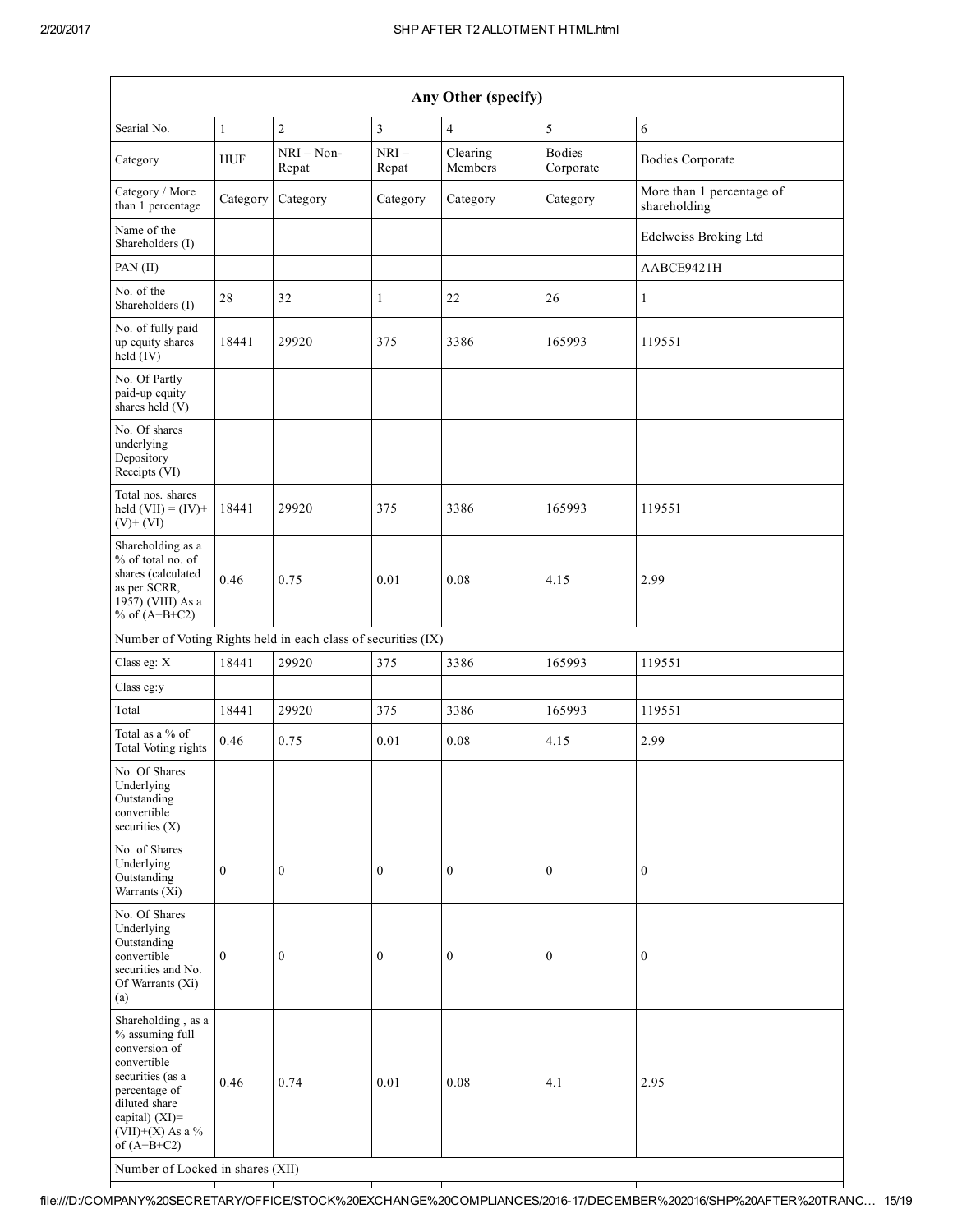| No. $(a)$                                                            | $\theta$ | $\theta$ | $\theta$ | $\overline{0}$ | $\overline{0}$ | $\theta$ |
|----------------------------------------------------------------------|----------|----------|----------|----------------|----------------|----------|
| As a % of total<br>Shares held (b)                                   | U        |          |          | U              | $\bf{0}$       | U        |
| Number of equity<br>shares held in<br>dematerialized<br>form $(XIV)$ | 18441    | 2020     | 375      | 3386           | 163493         | 119551   |
| Reason for not providing PAN                                         |          |          |          |                |                |          |
| Reason for not<br>providing PAN                                      |          |          |          |                |                |          |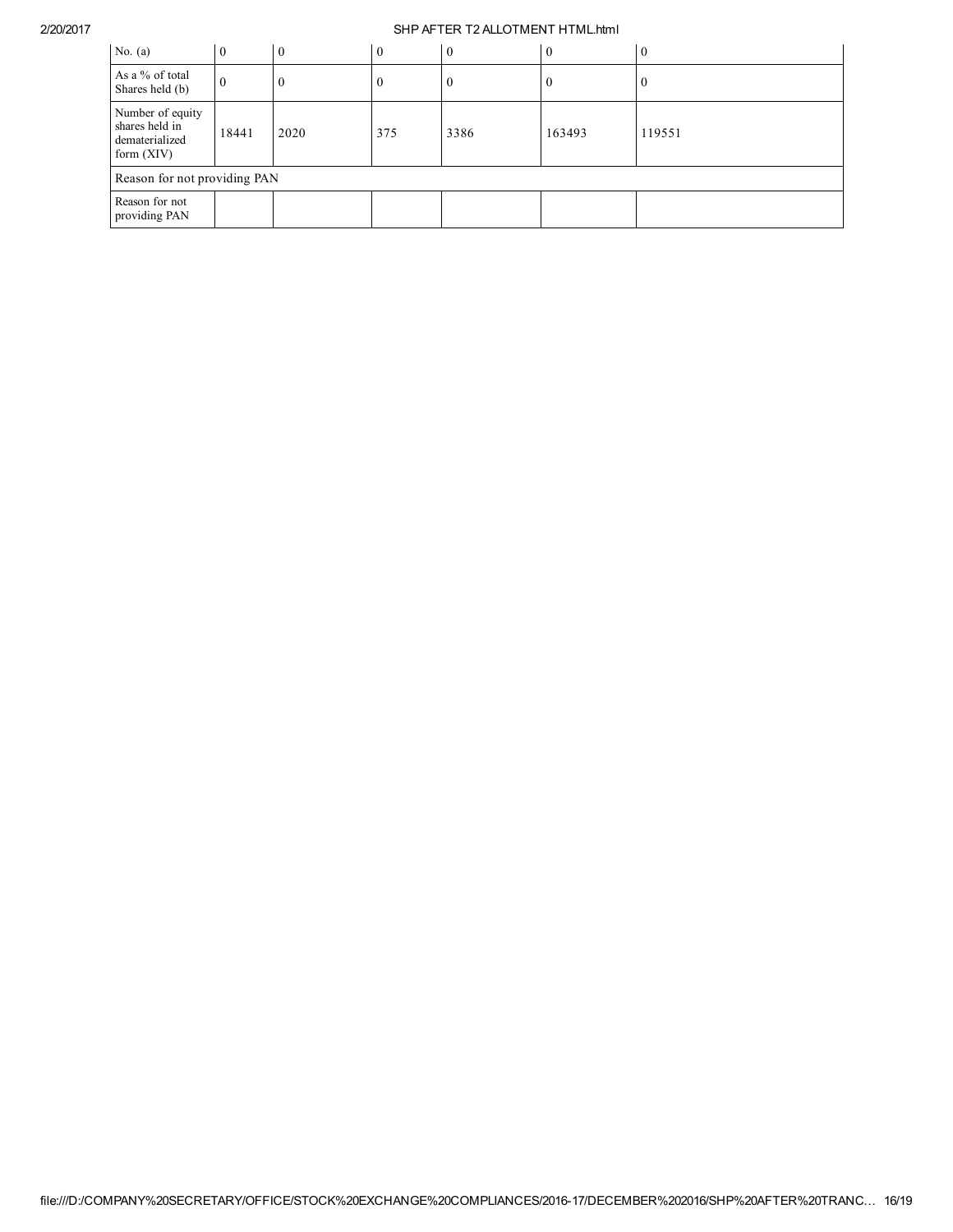| Any Other (specify)                                                                                                                                                                  |                                                               |  |  |  |  |  |  |
|--------------------------------------------------------------------------------------------------------------------------------------------------------------------------------------|---------------------------------------------------------------|--|--|--|--|--|--|
| Searial No.                                                                                                                                                                          |                                                               |  |  |  |  |  |  |
| Category                                                                                                                                                                             |                                                               |  |  |  |  |  |  |
| Category / More<br>than 1 percentage                                                                                                                                                 |                                                               |  |  |  |  |  |  |
| Name of the<br>Shareholders (I)                                                                                                                                                      | Click here to go back                                         |  |  |  |  |  |  |
| PAN (II)                                                                                                                                                                             | Total                                                         |  |  |  |  |  |  |
| No. of the<br>Shareholders (I)                                                                                                                                                       | 109                                                           |  |  |  |  |  |  |
| No. of fully paid<br>up equity shares<br>held (IV)                                                                                                                                   | 218115                                                        |  |  |  |  |  |  |
| No. Of Partly<br>paid-up equity<br>shares held $(V)$                                                                                                                                 |                                                               |  |  |  |  |  |  |
| No. Of shares<br>underlying<br>Depository<br>Receipts (VI)                                                                                                                           |                                                               |  |  |  |  |  |  |
| Total nos. shares<br>held $(VII) = (IV) +$<br>$(V)$ + $(VI)$                                                                                                                         | 218115                                                        |  |  |  |  |  |  |
| Shareholding as a<br>% of total no. of<br>shares (calculated<br>as per SCRR,<br>1957) (VIII) As a<br>% of $(A+B+C2)$                                                                 | 5.45                                                          |  |  |  |  |  |  |
|                                                                                                                                                                                      | Number of Voting Rights held in each class of securities (IX) |  |  |  |  |  |  |
| Class eg: X                                                                                                                                                                          | 218115                                                        |  |  |  |  |  |  |
| Class eg:y                                                                                                                                                                           |                                                               |  |  |  |  |  |  |
| Total                                                                                                                                                                                | 218115                                                        |  |  |  |  |  |  |
| Total as a % of<br>Total Voting rights                                                                                                                                               | 5.45                                                          |  |  |  |  |  |  |
| No. Of Shares<br>Underlying<br>Outstanding<br>convertible<br>securities $(X)$                                                                                                        |                                                               |  |  |  |  |  |  |
| No. of Shares<br>Underlying<br>Outstanding<br>Warrants (Xi)                                                                                                                          | $\boldsymbol{0}$                                              |  |  |  |  |  |  |
| No. Of Shares<br>Underlying<br>Outstanding<br>convertible<br>securities and No.<br>Of Warrants (Xi)<br>(a)                                                                           | $\boldsymbol{0}$                                              |  |  |  |  |  |  |
| Shareholding, as a<br>% assuming full<br>conversion of<br>convertible<br>securities (as a<br>percentage of<br>diluted share<br>capital) (XI)=<br>$(VII)+(X)$ As a %<br>of $(A+B+C2)$ | 5.39                                                          |  |  |  |  |  |  |
| Number of Locked in shares (XII)                                                                                                                                                     |                                                               |  |  |  |  |  |  |
| No. $(a)$                                                                                                                                                                            | $\boldsymbol{0}$                                              |  |  |  |  |  |  |

file:///D:/COMPANY%20SECRETARY/OFFICE/STOCK%20EXCHANGE%20COMPLIANCES/201617/DECEMBER%202016/SHP%20AFTER%20TRANC… 17/19